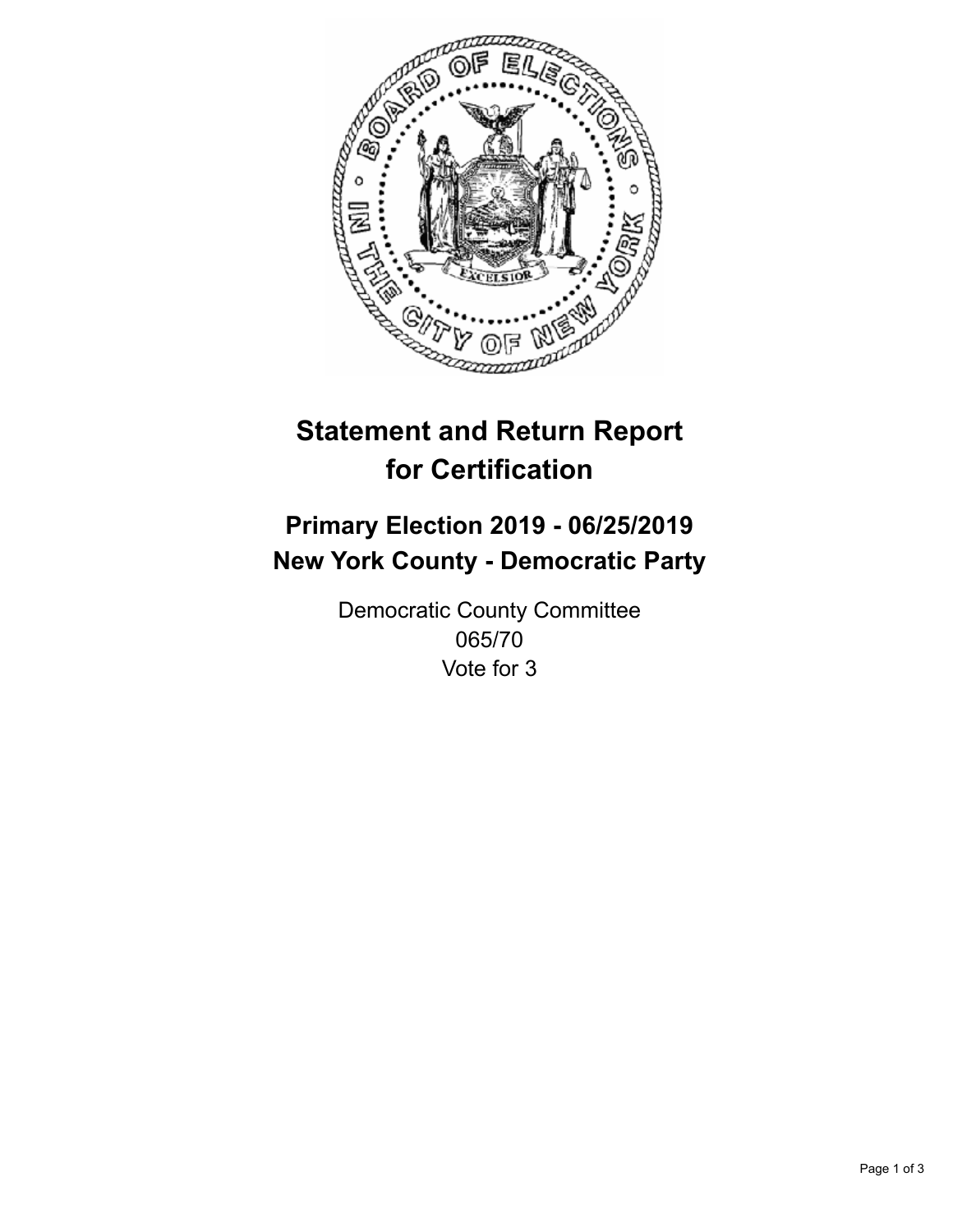

## **Assembly District 70**

| PUBLIC COUNTER                                           | 52  |
|----------------------------------------------------------|-----|
| <b>MANUALLY COUNTED EMERGENCY</b>                        | 0   |
| ABSENTEE / MILITARY                                      | 2   |
| AFFIDAVIT                                                | 1   |
| <b>Total Ballots</b>                                     | 55  |
| Less - Inapplicable Federal/Special Presidential Ballots | 0   |
| <b>Total Applicable Ballots</b>                          | 55  |
| <b>SHAUN WILLIAMS</b>                                    | 12  |
| <b>EDWARD SMITH</b>                                      | 37  |
| <b>MARY HINES</b>                                        | 44  |
| <b>LALLA GRIMES</b>                                      | 42  |
| UNATTRIBUTABLE WRITE-IN (WRITE-IN)                       | 4   |
| <b>Total Votes</b>                                       | 139 |
| Unrecorded                                               | 26  |